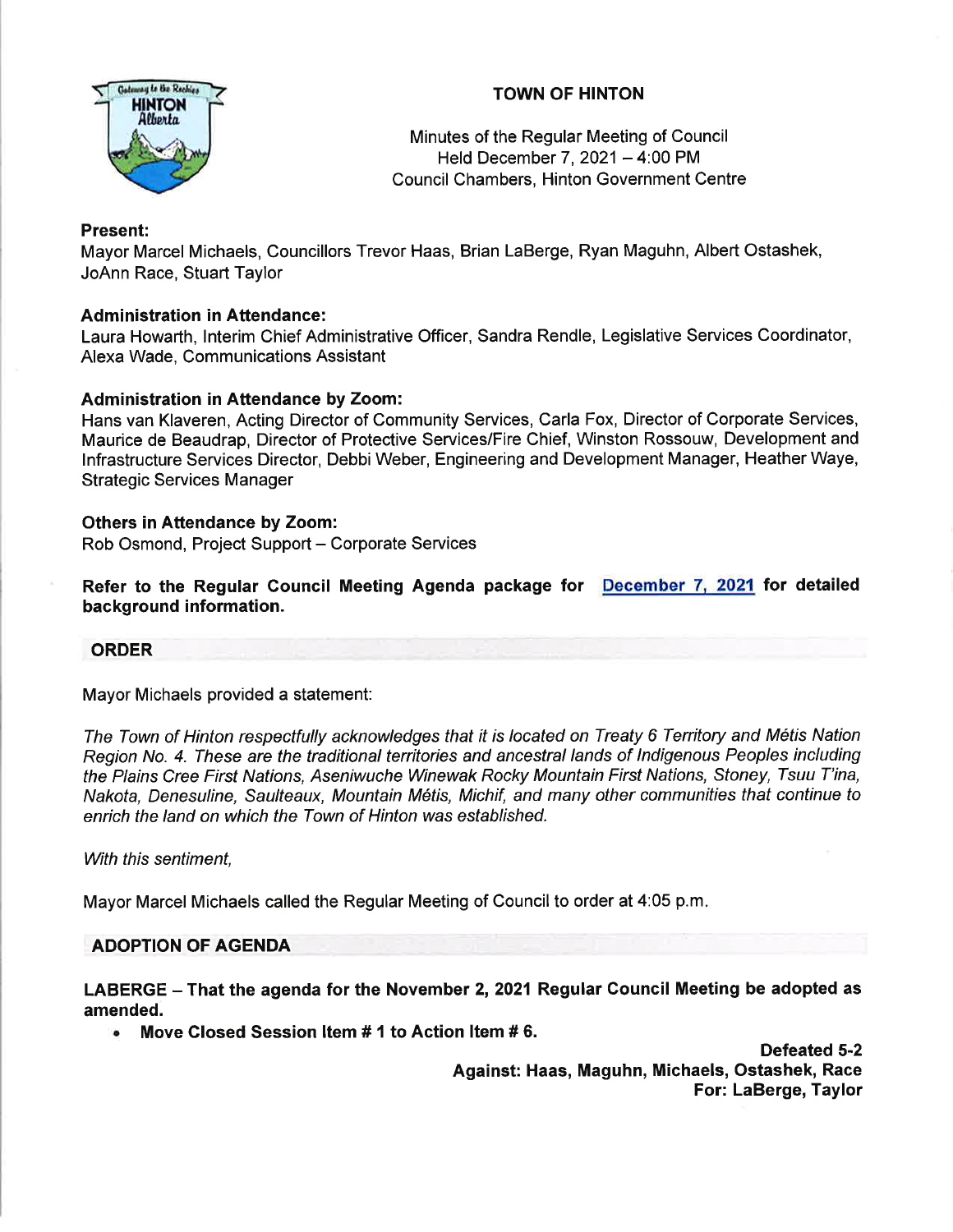HAAS - That the agenda for the November 2, 2021 Regular Council Meeting be adopted as presented.

Garried Unanimously

## COUNGIL MINUTES FOR ADOPTION

- Committee of the Whole Meeting Minutes November 9, 2021 1.
- Regular Meeting of Council Minutes November 15, 2021 2.
- Committee of the Whole Meeting Minutes November 21, 2021 3.
- Committee of the Whole Meeting Minutes November 23, 2021 4.
- Special Meeting of Council Minutes November 30, 2021 5.

## TAYLOR - That the Minutes listed above be approved as amended, with the November 15,2021 motion reading as follows:

OSIASHEK - That Council accept the recommended changes to the COVID-I9 Resiliency support Program Grant and direct Administration to implement the recommended changes.

> Defeated 3-2 Against: LaBerge, Michaels, Taylor For: Maguhn, Ostashek

## Carried Unanimously

## CITIZENS MINUTE WITH COUNCIL

Marie-Soleil Pinet voiced her concerns to Council regarding no response from Town of Hinton Administration on Event Planning.

CLOSED SESSION # <sup>1</sup>

#### MAGUHN - That the Regular Meeting of Council move to Closed Session at 4:22 p.m. Garried Unanimously

H. van Klaveren, M. de Beaudrap, W. Rossouw, D. Weber, S. Rendle and A. Wade left the meeting at 4:22 p.m.

A short break was called at 4:22 p.m. with the meeting resuming at 4.30 p.m.

1. External Auditor Proposal Evaluation Results - Closed per Section 16 of FOIP

# HAAS - That the Regular Meeting of Council move out of Closed Session at 4:35 p.m.

Carried Unanimously

Mayor Michaels reconvened the meeting at 4:36 p.m

H. van Klaveren, M. de Beaudrap, W. Rossouw, D. Weber, H. Waye, S. Rendle and A. Wade joined the meeting at 4:36 p.m.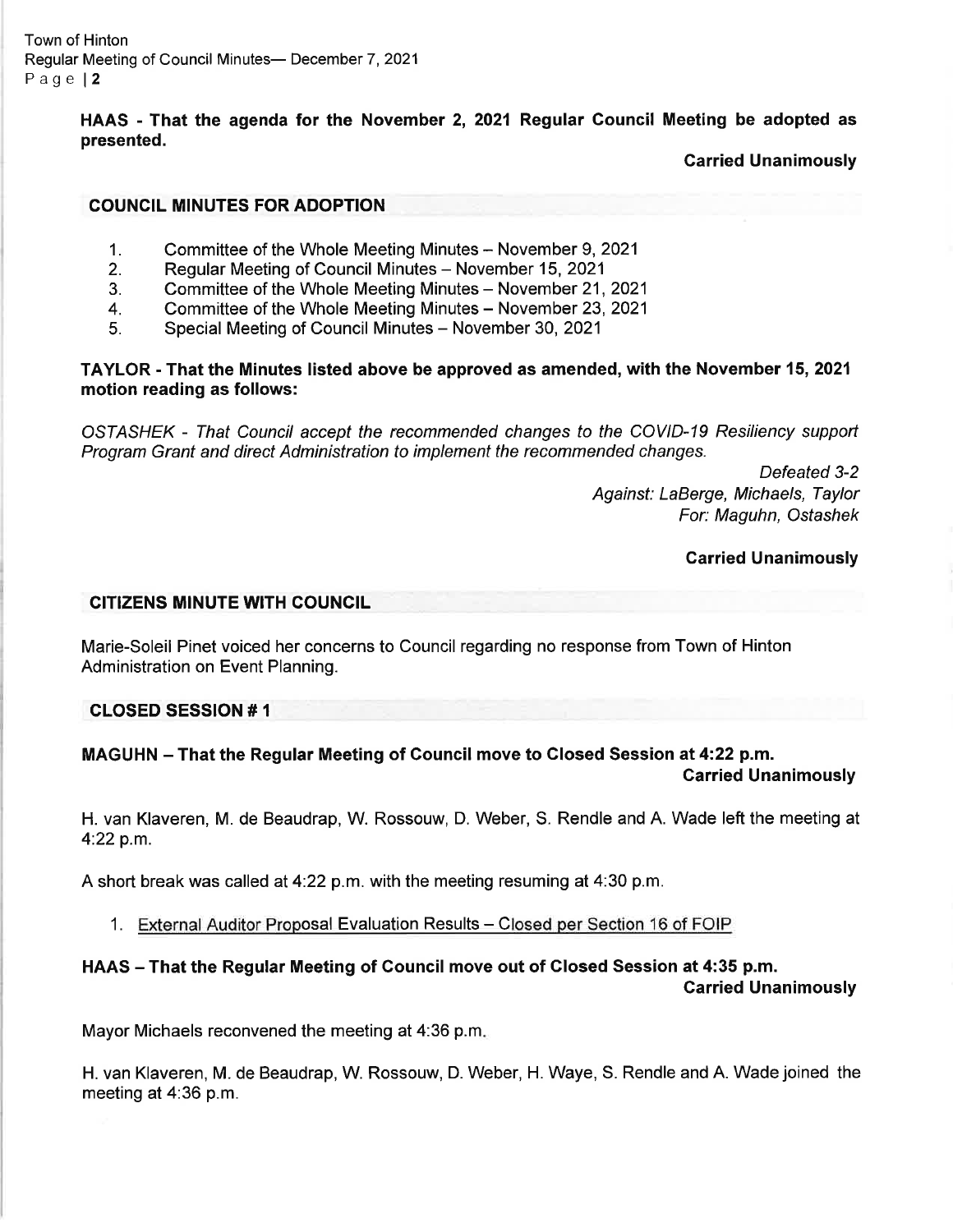Town of Hinton Regular Meeting of Council Minutes- December 7, 2021 Page  $|3$ 

## ACTION ITEMS

#### 1. Appointment of External Auditor

TAYLOR - That Council appoint JDP Wasserman & Associates as the designated Auditor for the Town of Hinton for the fiscal years 2021, 2022, and 2023.

Garried Unanimously

2. Council Appointments to Hinton Municipal Library Board – Member Reduction Report

MAGUHN - That Council rescind the appointment of Councillor Haas, Councillor Maguhn, and Councillor Taylor as the alternate for the Hinton Municipal Library Board.

Carried Unanimously

TAYLOR - That Gouncil appoint Councillor Haas to the Hinton Municipal Library Board as member and that Councillor Maguhn be appointed as alternate as per Mayor Michaels recommendation.

Garried Unanimously

H. Waye left the meeting at 4:45 p.m

3. Council Action Pendinq List Revisions

HAAS-That Council rescind MD-2299, MD-2247, MD-2248, MD-2331, MD-1643, MD-1702, MD-1868, MD-2032, and MD-2383 as listed on the Council Action Pending List.

**Carried Unanimously** 

MAGUHN - That Council mark MD-2410 and MD-2293 as listed on the Council Action Pending List as complete.

Carried Unanimously

OSTASHEK - That Gouncil move the revised due date for MD-2234 to March 31122, MD-2378 to February 22/22, MD-2380 to February 22/22, MD-2411 to December 7/21, MD-2310 to March 22/22, MD-2318 to March22l22, and MD-2031 to May 2022 as listed on the Gouncil Action Pending List. Carried Unanimously

RACE - That Gouncil rescind MD-1759 as listed on the Council Action Pending List. Carried Unanimously

OSTASHEK - That Council rescind MD-2086 as listed on the Council Action Pending List. Carried Unanimously

#### 4. 2022 Interim Operating Budget

RACE - That Council approve the 2022 lnterim Operating Budget based on the approved operating expenditures from 2021 of \$34,981,728; and

That Council approve the 2022Interim Operating Budget to include an additional \$29,000 for the Hanging Flower Basket Program that was temporarily suspended for one year in 2021.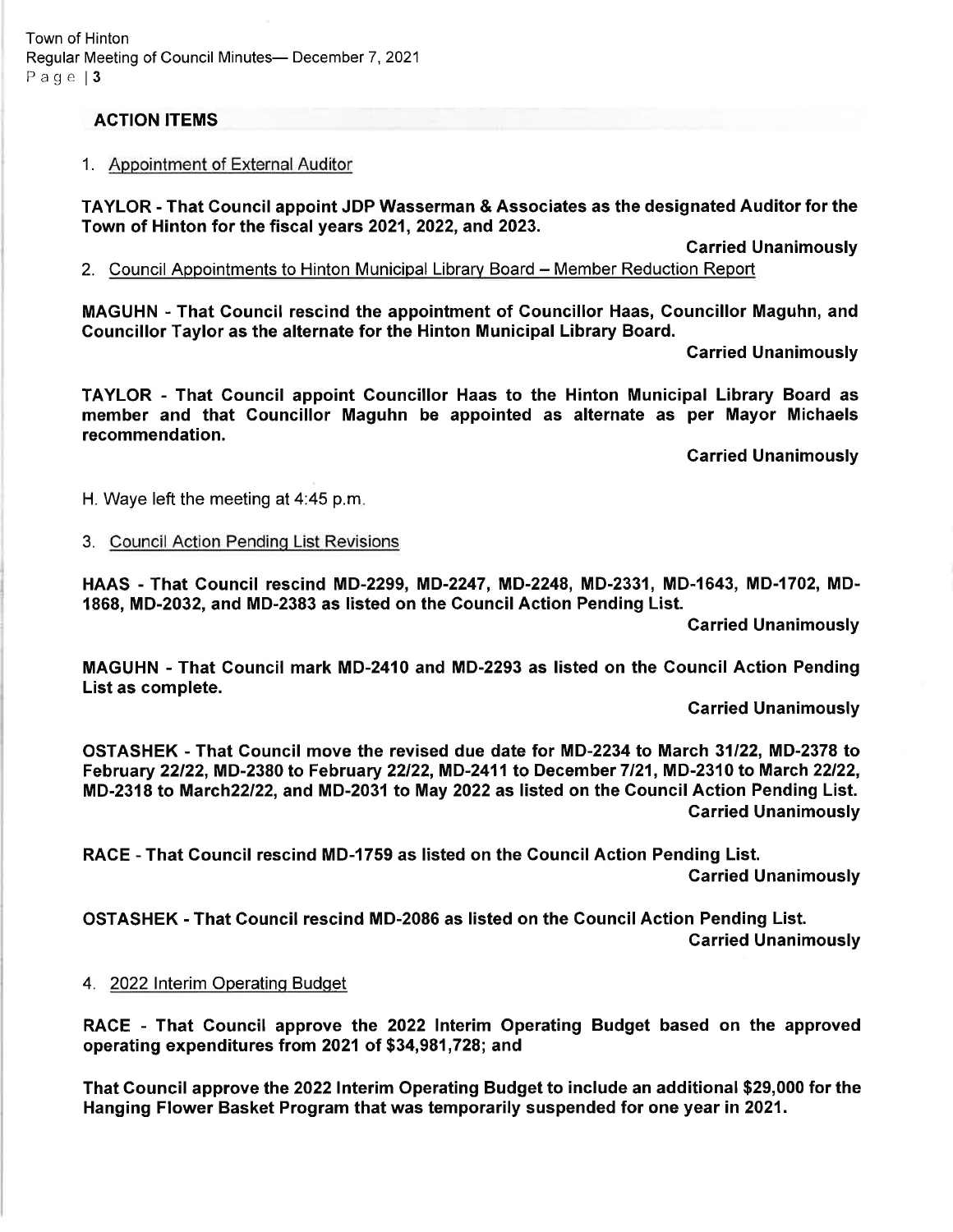Town of Hinton Regular Meeting of Council Minutes- December 7, 2021 Page l4

Carried Unanimously

#### 5. 2022 Capital Budget and 2023-2026 Capital Plan Approval

MAGUHN - That Gouncil approve the 2022 Capital Budget as presented

HAAS - That Council approve the 2023-2026 Capital Plan as presented.

Garried Unanimously

Carried Unanimously

## DISCUSSION ITEMS

1. Mandatorv Face Coverinqs Bvlaw No. 1 <sup>163</sup>- Section 8.1.2

HAAS - That Council accept the Mandatory Face Coverings Bylaw No. 1163 - Section 8.1.2 for information.

Carried Unanimously

#### INFORMATION ITEMS

#### No information items brought forward.

#### REPORTS FROM MAYOR, COUNCIL, GHIEF ADMINISTRATIVE OFFICER

1. Council Updates (Training, Conferences, Committees, Community Events) and Urgent Matters

Councillors and Mayor Michaels reported on meetings they attended

2. Chief Administrative Officer Report and Status Report

Laura Howarth, lnterim Chief Administrative Officer, provided an update on administrative matters,

3. Administrative lnquiries

There were no Administrative lnquires.

## NOTICES OF MOTION

No Notice of Motions were brought forward

## CLOSED SESSION # 2

HAAS - That the Regular Meeting of Council move to Closed Session at 5:17 p.m.

Garried Unanimously

H. Klaveren, C. Fox, M. de Beaudrap, W. Rossouw, D. Weber, S. Rendle and A. Wade left the meeting at 5:17 p.m.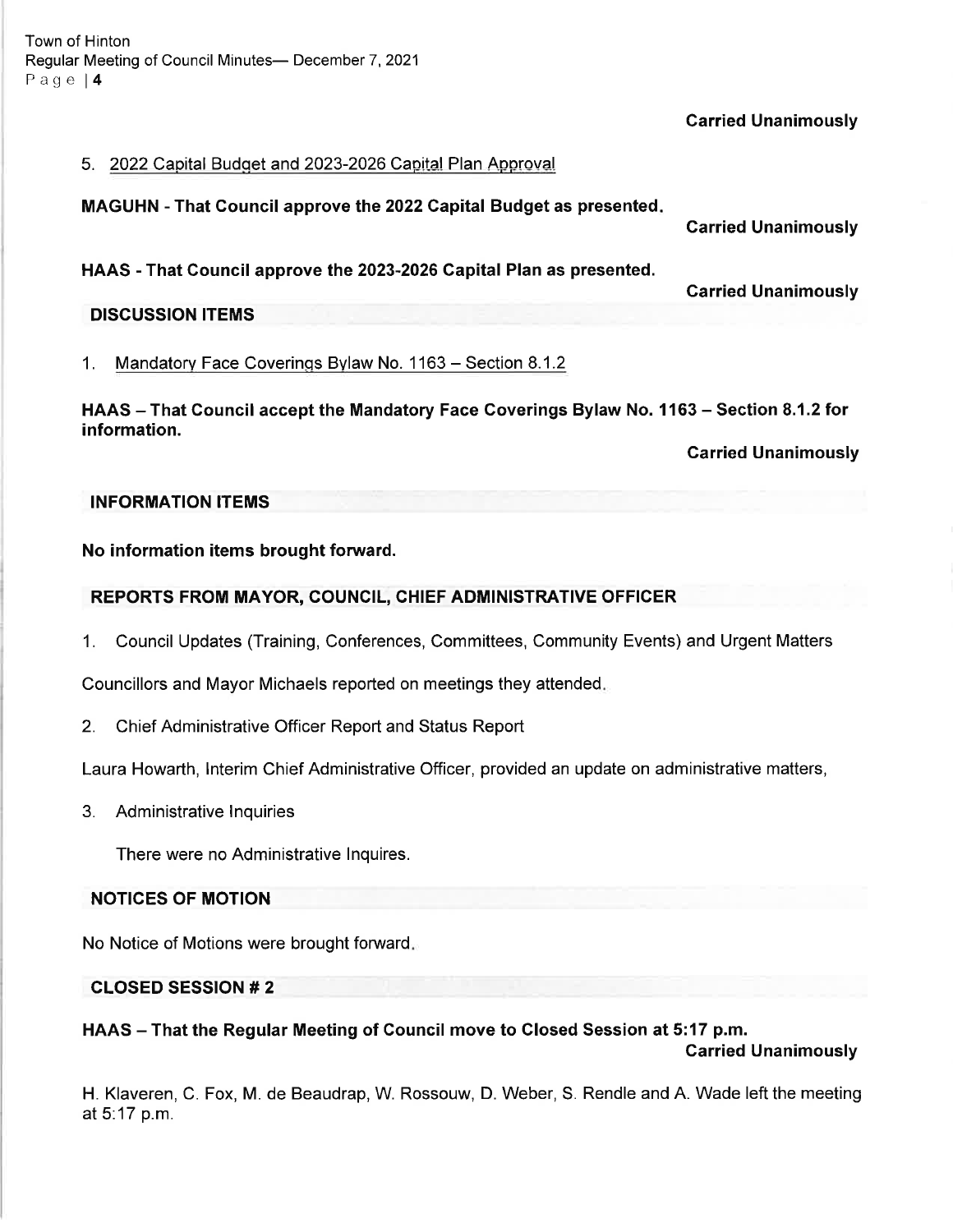Town of Hinton Regular Meeting of Council Minutes-- December 7, 2021 Page | 5

A short break was called at 5:17 p.m. with the meeting resuming at 5:26 p.m.

L. Howarth, W. Rossouw, D. Weber and S. Kovatch joined the meeting at 5:26 p.m.

1. Rapid Housing Initiative Grant - Closed per Section 23 of FOIP

C. Fox joined the meeting at 6:02 p.m.

MAGUHN-That the Regular Meeting of Council move out of Closed Session at 6:11 p.m. Carried Unanimously

Mayor Michaels reconvened the meeting at 6:13 p.m.

MAGUHN - That Council endorse the Rapid Housing lnitiative Gontribution Agreement as presented in Closed Session.

Garried Unanimously

S. Kovatch left the meeting at 6:15 p.m.

HAAS - That the Regular Meeting of Council move to Closed Session at 6:15 p.m. Garried Unanimously

2. 2021 Hinton Golfing Society Operating Agreement Status - Closed per Section 16 of FOIP

MAGUHN - That the Regular Meeting of Gouncil move out of Glosed Session at 6:53 p.m. Carried Unanimously

Mayor Michaels reconvened the meeting at 6:53 p.m.

MAGUHN - That Gouncil accept the Hinton Golfing Society Operating Agreement Update for information.

Carried Unanimously

C. Fox and D. Weber left the meeting at 6:53 p.m.

HAAS - That the Regular Meeting of Council move to Closed Session at 6:54 p.m.

Carried Unanimously

- 3. Personnel Update Closed per Section 17 of FOIP
- 4. Water Treatment Plant Update Closed per Section 16 of FOIP

W. Rossouw left the meeting at  $7:28$  p.m.

5. Interim CAO Employment Agreement Extension – Closed per Section 17 & 24 of FOIP

LABERGE - That the Regular Meeting of Council move out of Closed Session at 7:31 p.m. Garried Unanimously

Mayor Michaels reconvened the meeting at 7:31 p.m